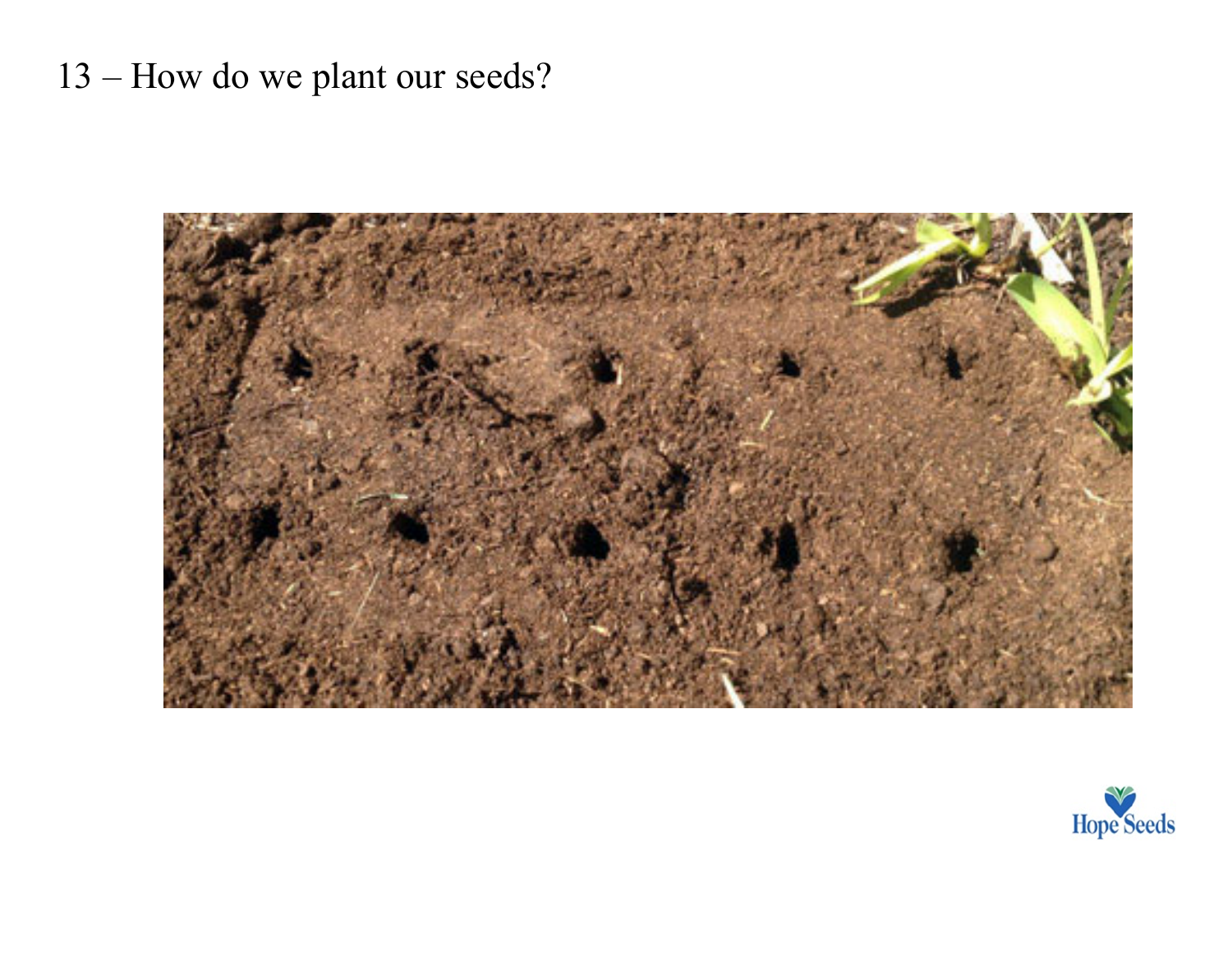# 13 – How do we plant our seeds?

- Do you remember the things a garden needs? (good soil, sunshine, protection, room to grow)
- For seeds to germinate, they also need warm temperatures. If the outdoor temperature is staying warm enough, seeds can be planted outside. If it is too cool outside, plant them in small containers.
- Make a small hole in the soil with your finger that is the right planting depth for that seed (see packet). Place the seed in the hole and then cover with soil.
- Moisten the soil with water and keep it moist, but not wet, as your seeds germinate!

God's Word: <sup>24</sup> I tell you the truth. A grain of wheat must fall to the ground and die. Then it makes many seeds. But if it never dies, it remains only a single seed. John 12:24

\*If we don't put the seeds in the ground, they will never grow and produce fruit or vegetables or flowers. And if we don't let our own wrong thoughts and attitudes and actions be buried with Christ, we will never grow the Fruit of the Spirit in our lives.

**Activity:** If it is too cold outside to plant seeds directly in the ground, or if you just wish to watch the germination process more closely, choose either Activity Card A or B, depending on the resources available to you.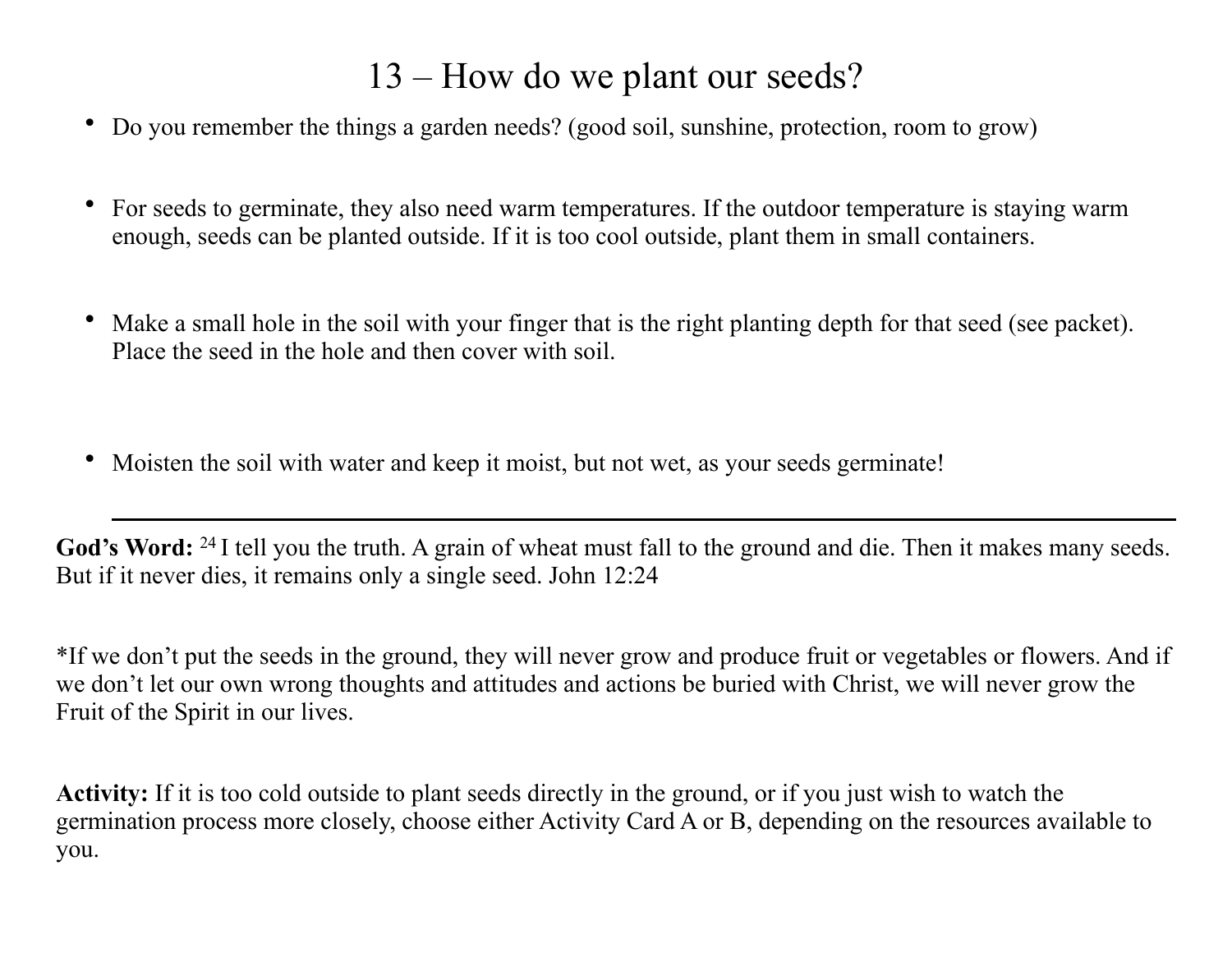## Activity card Ls. 13A

## **Starting seeds in an egg carton**: materials needed – Styrofoam or paper-pulp egg carton, good soil, seeds, scissors, pencil

Step 1 - Egg carton

Obtain a 12 egg styrofoam container. This is also a valuable lesson in recycling products for multiple uses and minimizing the waste we put into our garbage landfills.

Step 2 - Preparing the carton for use

Trim the lid and flap from the base of the container. The flap can be disposed of, while the lid will be useful as a drip container placed under the soil-filled carton.

Step 3 - Drainage holes

Using the scissors or pencil, poke a small hole into the bottom of the 12 compartments of the container. This will allow excess water to drain from the soil and roots to grow through.

### Step 4 – Fill each compartment with soil.

Fill the 12 compartments with the soil medium you have selected, and moisten the soil with a sprinkling can.

Step 5 - Planting seed

Using a pencil (eraser end) poke a 1/2 inch depression into the moist soil. Place 1 or 2 seeds into the depression and compress soil over the seed. Sprinkle the planted seeds lightly with water. CAUTION: Do not keep seed overly wet! Once planted and sprinkled in, you can add water to the drip pan and the soil will absorb what it needs from the bottom.

Step 6 - Plants like light to grow Now that you have the egg carton planted with the drip pan, place it in a sunny location where the children can view it for changes and growth.

Step 7 - Transplanting young plants

When the plants have grown for 10-21 days (depending upon the species and growth rate) they will be ready for transplanting into the soil outside, or into large containers. The first leaves on a plant (cotyledons) will drop off when the first pair of adult leaves begin to function. When your plants have two pairs of adult leaves they should be strong enough to transplant. Make sure the last threat of frost is past before you plant outside.

#### Step 8 - Disposing of the twice used egg carton

The styrofoam used in making the egg carton will last many, many years if tossed into a landfill. It is made from petroleum and should be placed into a recycle bin or it could be useful again for growing plants. If you are using paper-pulp egg cartons (a paper-pulp egg carton is also useful though less durable) paper pulp can be planted directly into garden soil. Just cut the compartments apart and plant the whole compartment.